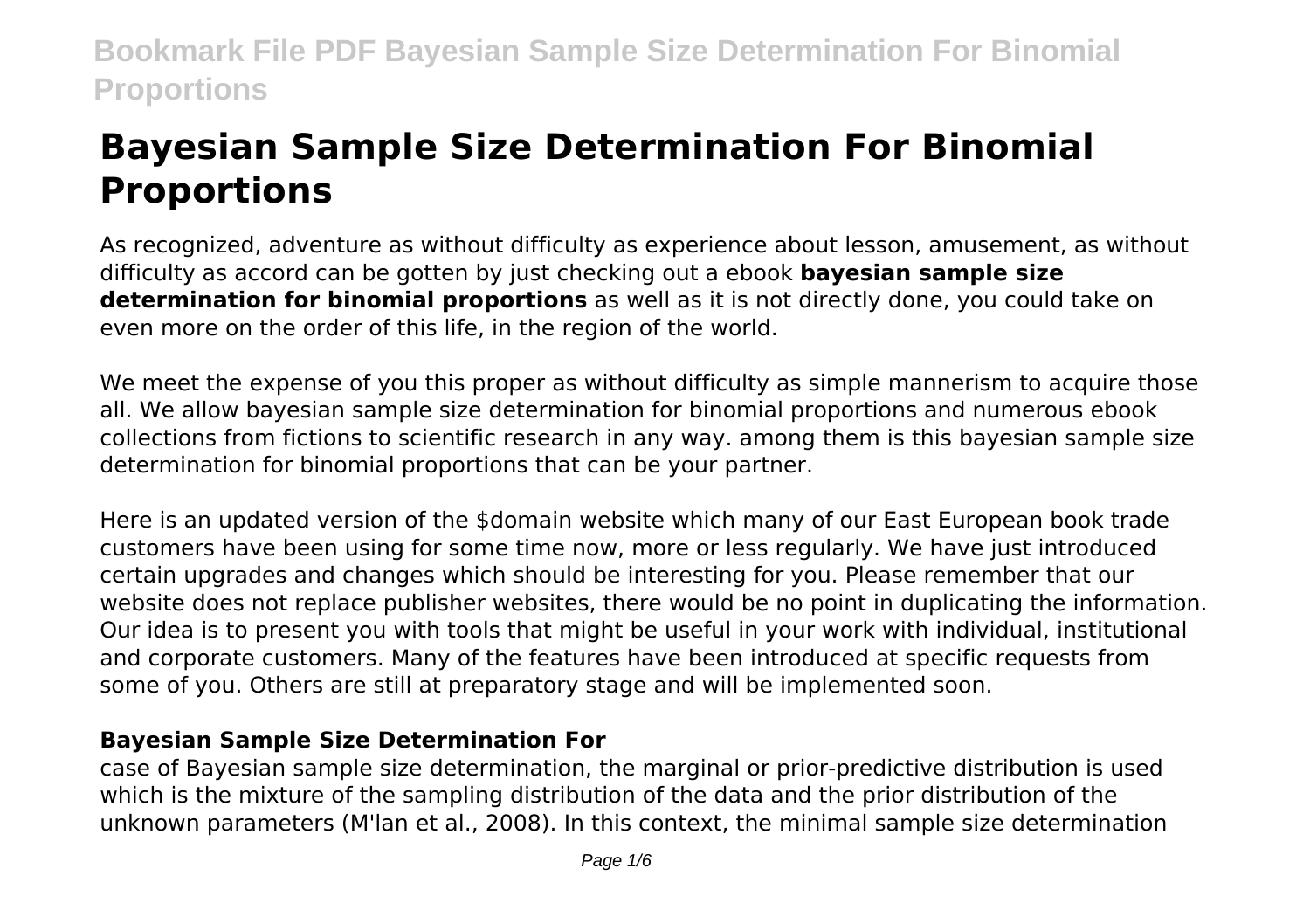using three different Bayesian approaches

### **Contrast of Bayesian and Classical Sample Size Determination**

Bayesian sample-size determination methods are becoming increasingly more popular in clinical trials because of their flexibility and easy interpretation inferences. Recently, Bayesian approaches have been used to determine the sample size of a single Poisson rate parameter in a clinical trial setting. In this paper, we extend these results to the comparison of two Poisson rates and develop methods for sample-size determination for hypothesis testing in a Bayesian context.

### **Bayesian sample-size determination for two independent ...**

Calculate the Bayesian average power for each sample size combination, which is obtained as  $1 B \Sigma$  $I = 1$  B p l. 3. Fit a curve or surface through the G Bayesian power values and find an adequate sample size combination for the desired power. In the case of one NGS test, steps 2 (i)–2 (iii) need to be altered.

### **A Bayesian approach to sample size determination for ...**

As the sample size goes up, impact of this prior belief is minimized. A common method in Bayesian inference is to use the uninformed prior. This means that we are assuming equal likelihood for all the events. For a binomial distribution we can use beta distribution to model our prior belief.

### **Reliability/Sample Size Calculation Based on Bayesian ...**

In the inferential Bayesian methods of sample size determination, we are solely concerned with the inference about the parameter (s) of interest. The fully Bayesian or decision theoretic approach treats the problem as a decision problem and employs a loss or utility function.

### **Bayesian techniques for sample size determination in ...**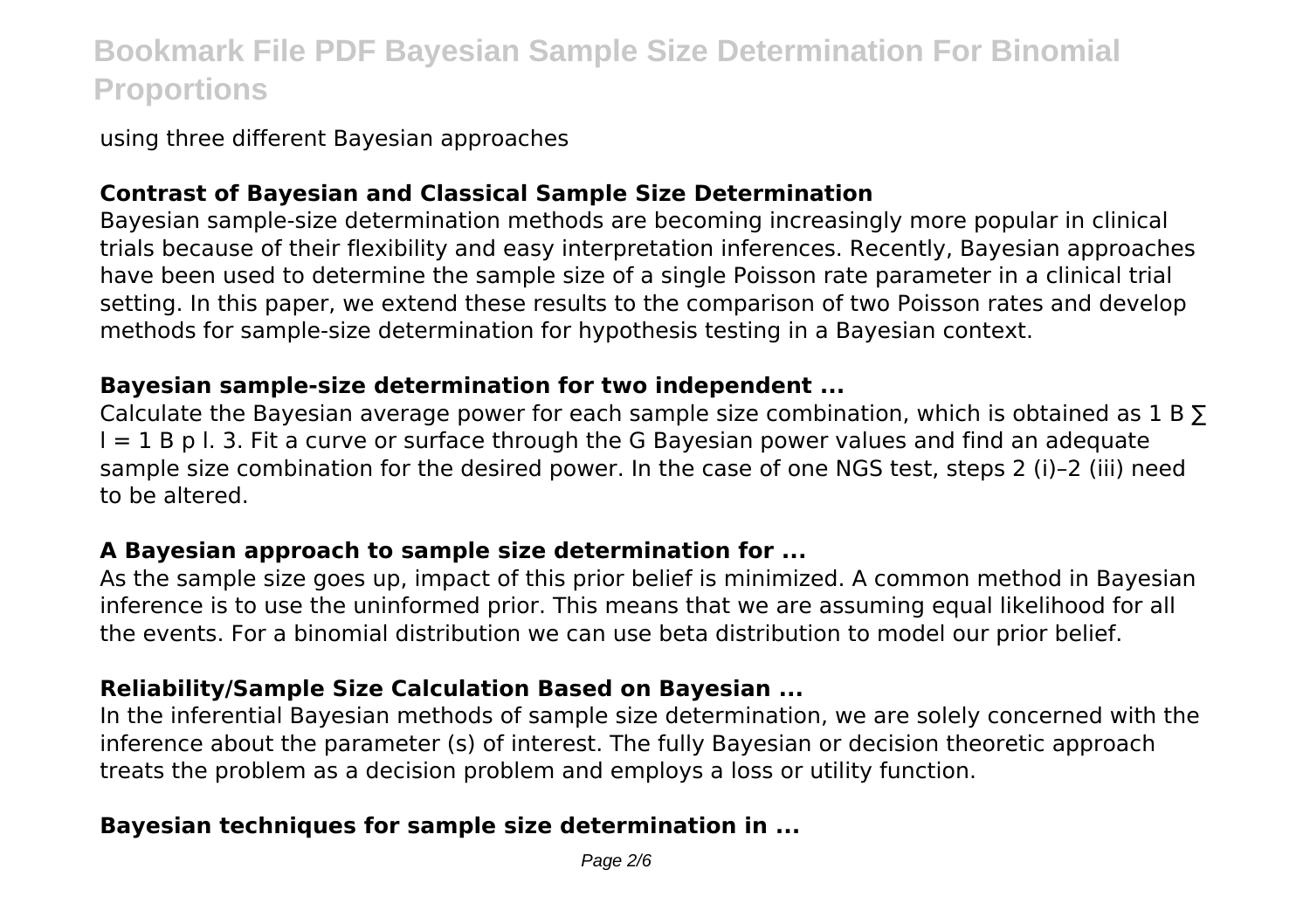Based on the Bayesian sample size determination approach proposed by Wang and Gelfand (2002), which is a simulation-based approach, two sets of priors are considered. The first set is called the "fitting" or "analysis" priors which are used for analyzing data.

### **Bayesian Sample size Determination for Longitudinal ...**

Bayesian sample size determination for estimating binomial parameters from data subject to misclassi cation Elham Rahme Lawrence Josephy Theresa W. Gyorkosz November 29, 1999 Summary We investigate the sample size problem when a binomial parameter is to be estimated, but some degree of misclassi cation is possible.

### **Bayesian sample size determination for estimating binomial ...**

nQuery case study - Bayesian statistics: See how frequentist benefit from nQuery's Bayesian module. nQuery is the #1 sample size software of choice for researchers who want to conduct sample size and Bayesian sample size determination. 20+ Years helping statisticians with 50K+ users.

### **Bayesian sample size determination - bayesian statistics**

imperfect tests, and apply several different criteria for Bayesian sample size determination to the design of such studies. We consider both disease prevalence studies and studies designed to estimate the sensitivity and specificity of diagnostic tests. As the problem is typically nonidentifiable, we investigate the

### **Bayesian sample size determination for prevalence and ...**

Bayesian Sample Size Determination99 models and for a given choice criterion, we search for the minimal number of observations for which the correct model is likely to be selected. For details on this topic, see, among others, Weiss (1997), Wang and Gelfand (2002) and De Santis (2004). 2.2.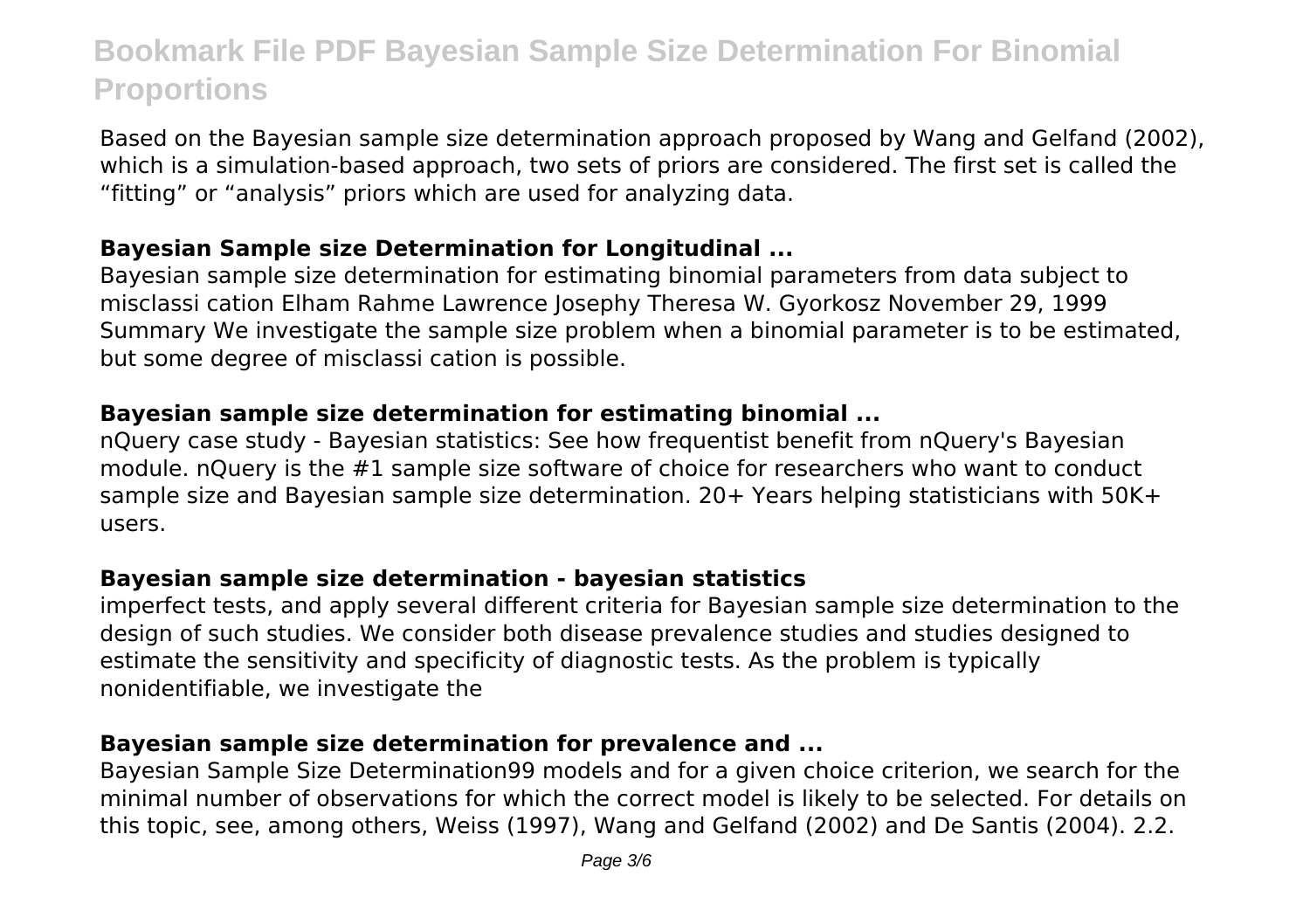### **Using historical data for Bayesian sample size determination**

In each case the problem is to choose a sample size while taking into account the consequences of wrong decisions about the hypothesis that is under test. To choose a sample size is to make a decision. A full Bayesian approach to decision-making requires the specification of probability distributionsforboththedataandtheunknownparameters,alistofpossibleactions,thelosses that are consequent on wrong actions and the cost of sampling.

#### **A Bayesian method of sample size determination with ...**

Sample size determination (SSD) is a crucial component in the design of experiments and clinical trials. There is a substantial literature on frequentist SSD approaches (Kraemer and Thiemann 1987, Cohen 1988, Desu and Raghavarao 1990). The two issues of The Statstician(44 (2) 1995, 46 (2) 1997) presented a summary of the work on Bayesian SSD.

### **Comparison of Bayesian Sample Size Criteria: ACC, ALC, and WOC**

Bayesian Sample Size Determination for Prevalence and Diagnostic Test Studies in the Absence of a Gold Standard Test. Nandini Dendukuri. Corresponding Author. Department of Epidemiology and Biostatistics, 1020 Pine Avenue West, McGill University, Montreal, Québec H3A 1A2, Canada.

### **Bayesian Sample Size Determination for Prevalence and ...**

Sample size determination for Bayesian analysis of small n sequential, multiple assignment, randomized trials (snSMARTs) with three agents J Biopharm Stat. 2020 Sep 6;1-12. doi: 10.1080/10543406.2020.1815032. Online ahead of print. Authors Boxian Wei 1 ...

### **Sample size determination for Bayesian analysis of small n ...**

3 Description of sample size determination algorithm. The sample size determination method uses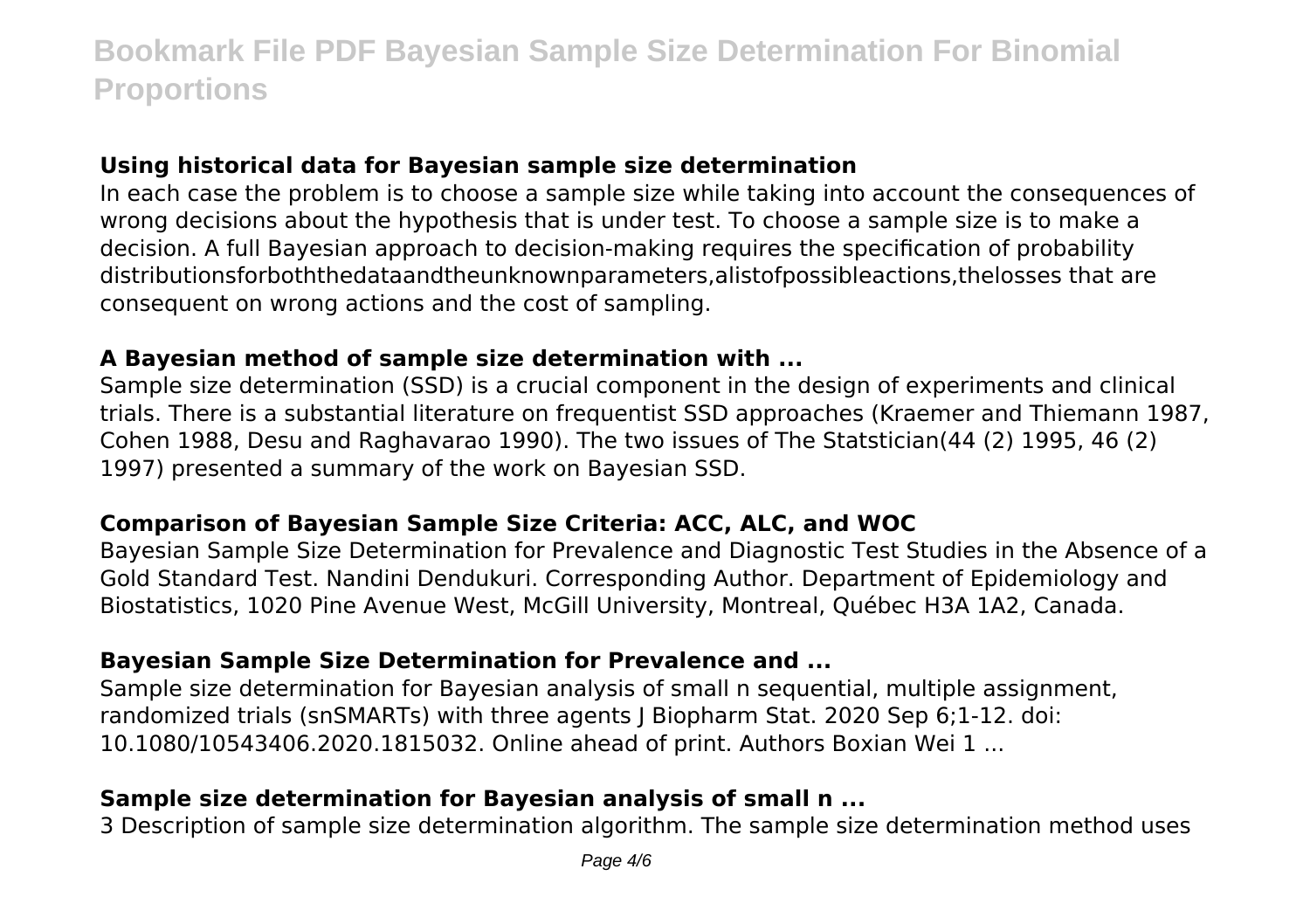a Monte Carlo simulation approach to generate data randomly selected from the design priors for a fixed n and to analyze the data using the proposed model. This is repeated for multiple sample sizes and in most cases the smallest sample size for which some optimality criteria has been achieved is selected as the preferred sample size.

### **Bayesian sample size determination for cost-effectiveness ...**

In determining sample sizes in intervention research, a Bayesian framework offers certain advantages. Differing from the more common frequentist perspective on probability, a Bayesian perspective incorporates data from prior studies into the design and development process.

### **A Bayesian Approach to Sample Size Estimation and the ...**

This article considers sample size determination methods based on Bayesian credible intervals for \(\theta\), an unknown real-valued parameter of interest. We assume that credible intervals are used to establish whether \(\theta\) belongs to an indifference region.

### **CMU Statistics**

Bayesian methods were used to obtain a sample size in a trial comparing intravenous immunoglobulin and plasmapheresis in treating Guillain-Barré syndrome in children. 21 The authors showed that using standard methods to obtain a sample size for their noninferiority design would have required a sample size beyond what was reasonably feasible.

### **Standard 4: Determining Adequate Sample Sizes | American ...**

The results indicate that the sample size obtained using the Bayesian approach differs from the traditional sample size obtained by a constant inflation factor, which is purely determined by the size of the pilot study. An example is given for illustration purposes.